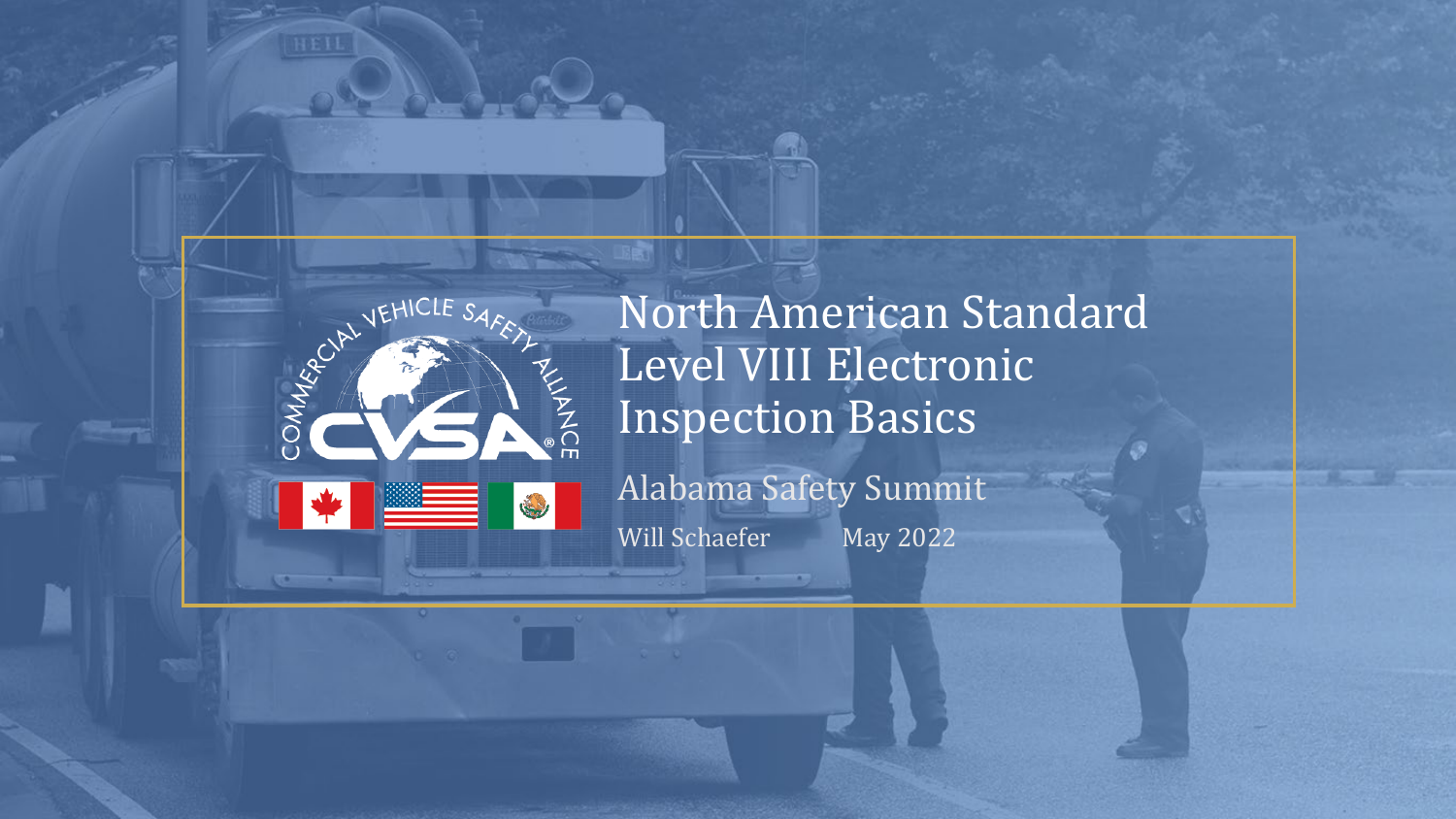

The Commercial Vehicle Safety Alliance (CVSA) is a nonprofit association comprised of local, state, provincial, territorial and federal commercial motor vehicle safety officials and industry representatives. The Alliance aims to achieve uniformity, compatibility and reciprocity of commercial motor vehicle inspections and enforcement activities by certified inspectors dedicated to driver and vehicle safety.

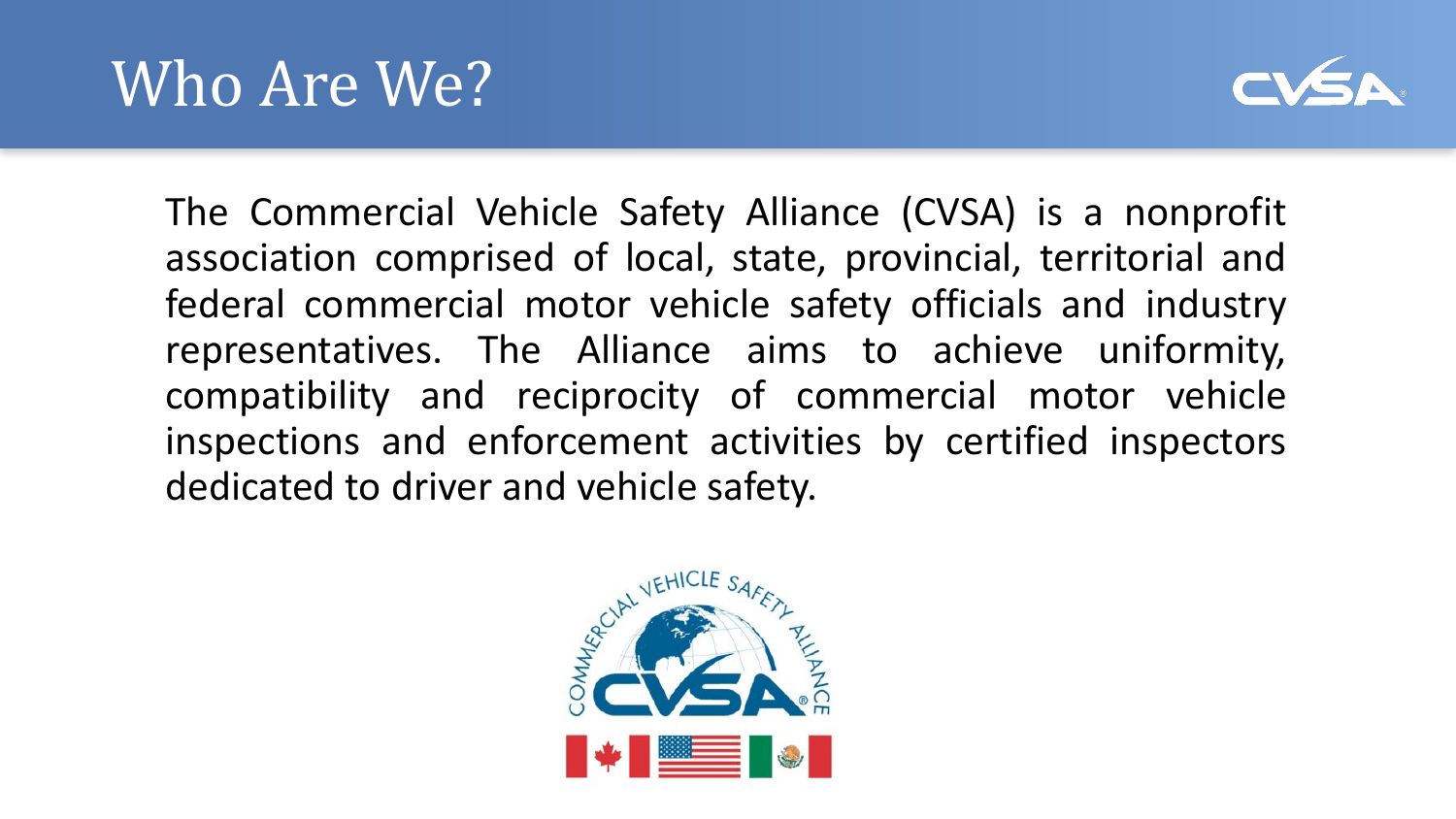

**Class I Members –** State/Provincial/Territorial government agencies leading CMV safety enforcement

**Class II Local Members –** city or municipal police departments

- **Class III Associate Members –** Motor carriers, suppliers, insurers academia, researchers and others.
- **Class IV Federal Members -** United States, Canada and Mexico, including: FMCSA, NHTSA, FHWA, DOE, Transport Canada, CCMTA, SCT and Mexico Federal Police.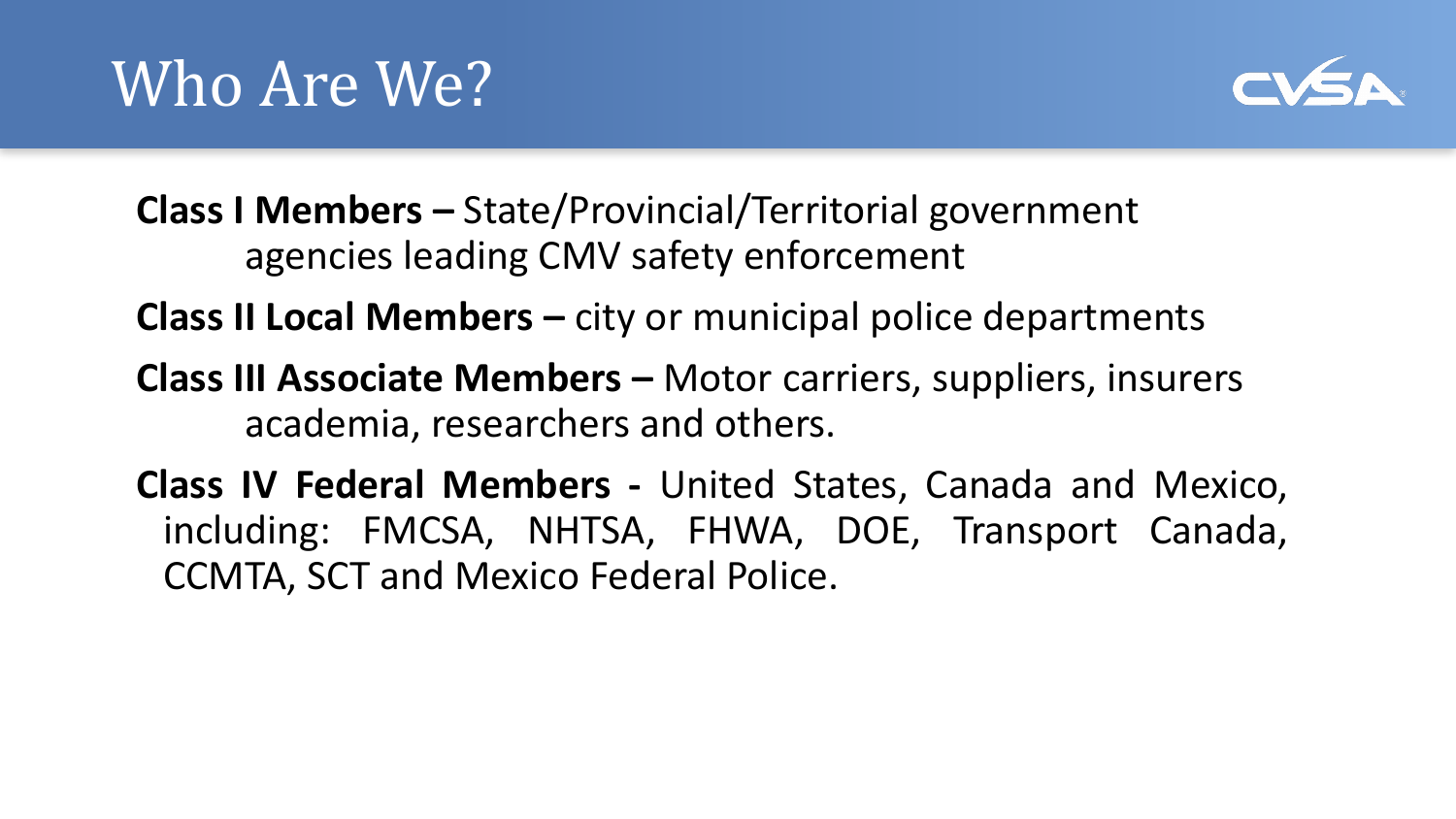## CVSA Core Activities

- North American Standard (NAS) Inspection Program
	- Operational Policy
	- Inspector and Instructor Certification
	- Inspection Levels
	- Inspection Procedures
	- Inspection Bulletins
	- NAS Out-of-Service Criteria (OOSC)
	- CVSA Decal
- Conferences, Workshops, Symposiums and Summits
- Enforcement Campaigns and Programs
- Advocacy and Outreach
	- Policy Development



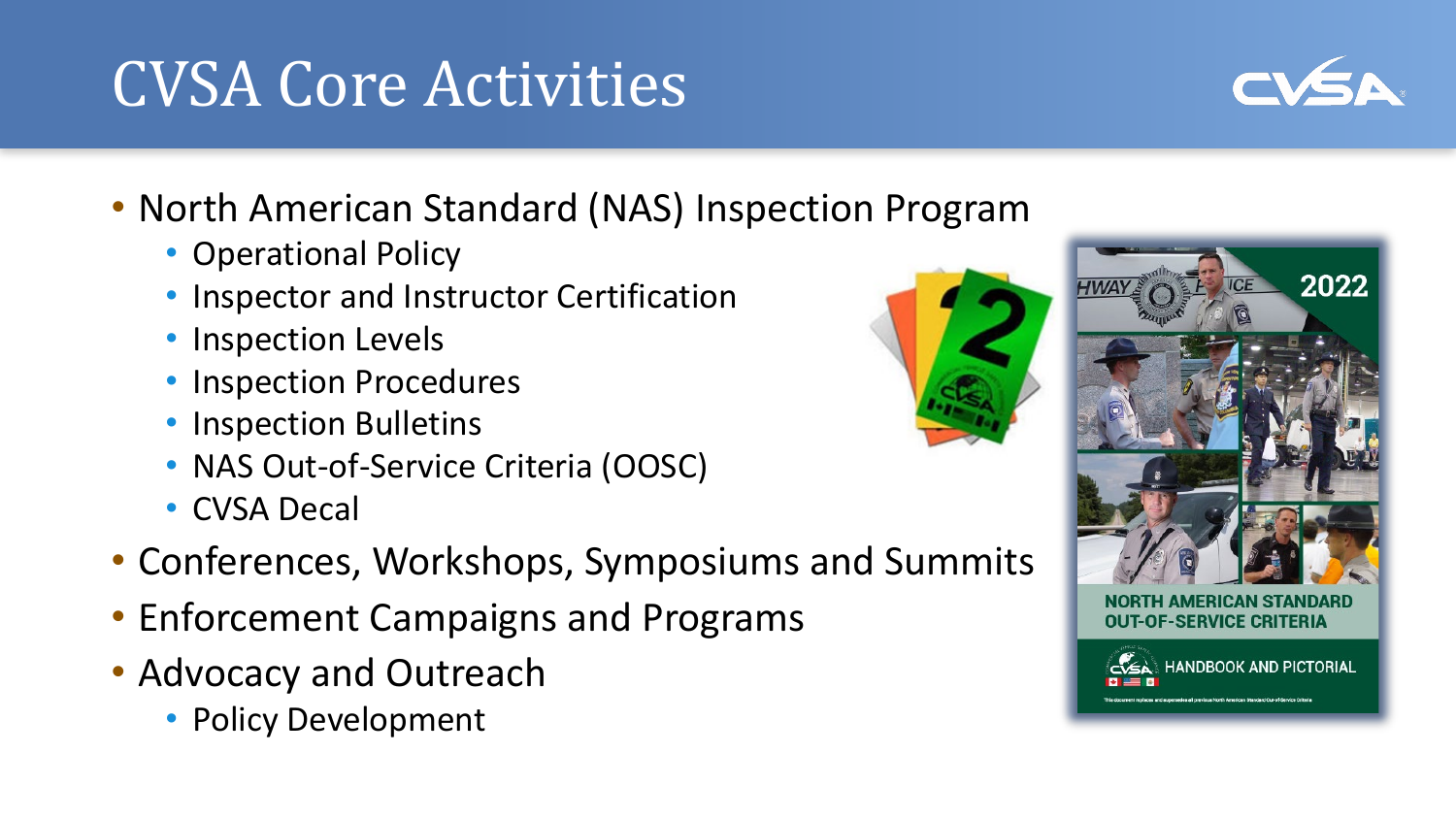#### NAS Inspection Program



#### **Overview**

- 13,000+ CVSA-certified Inspectors
	- 800,000+ Law Enforcement Personnel
- Over 1,400 Fixed Facilities
- Mobile Patrols
- 3.5 Million Roadside Inspections



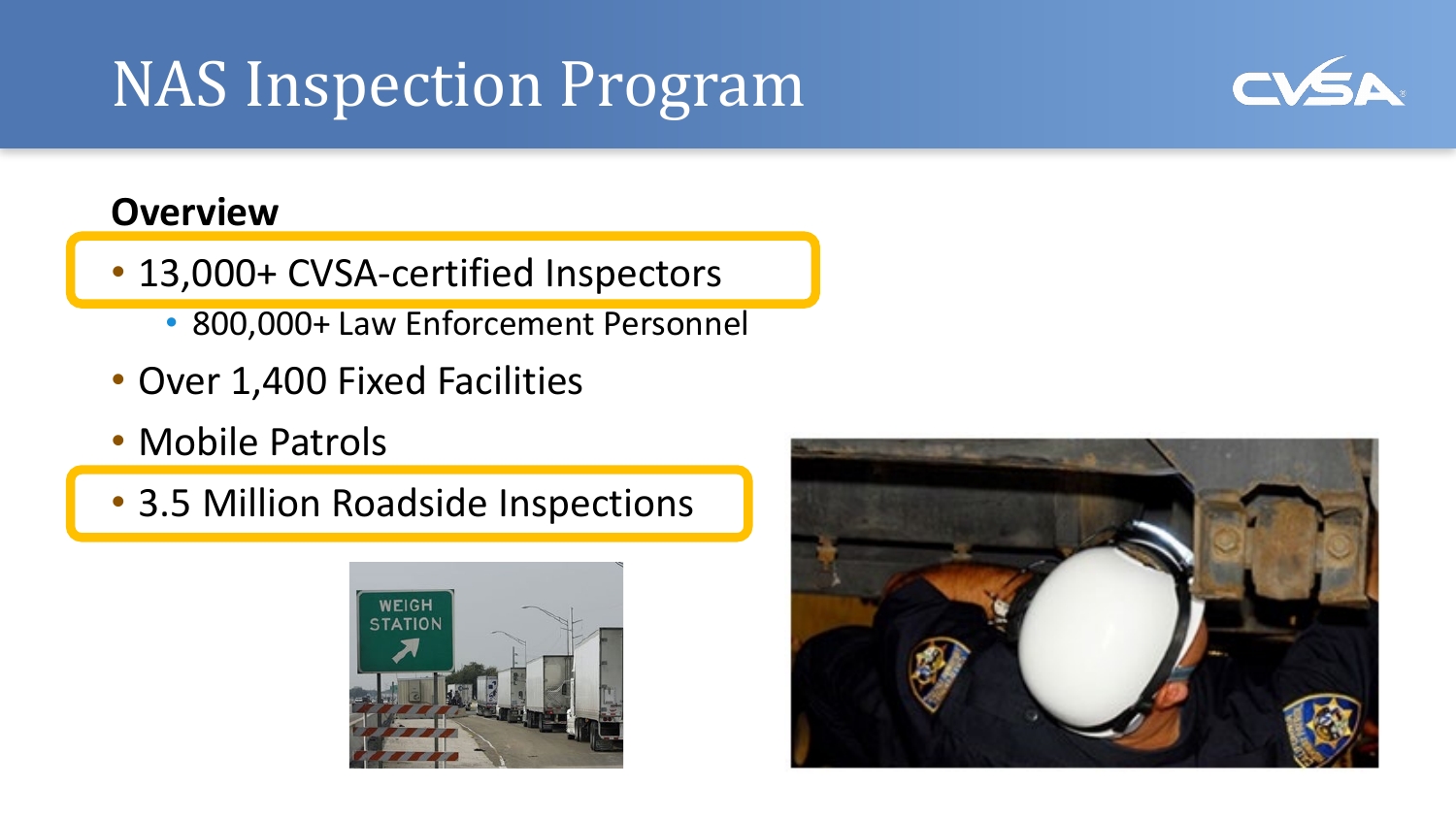## NAS Inspection Levels

- Level I Driver/Vehicle Inspection
- Level II Walk-Around Driver/Vehicle Inspection
- Level III Driver Only Inspection
- Level IV Special Studies Inspection
- Level V Vehicle Only Inspection
- Level VI Select Radiological Inspection
- Level VII Jurisdictional Mandated Inspection
- Level VIII Electronic Inspection





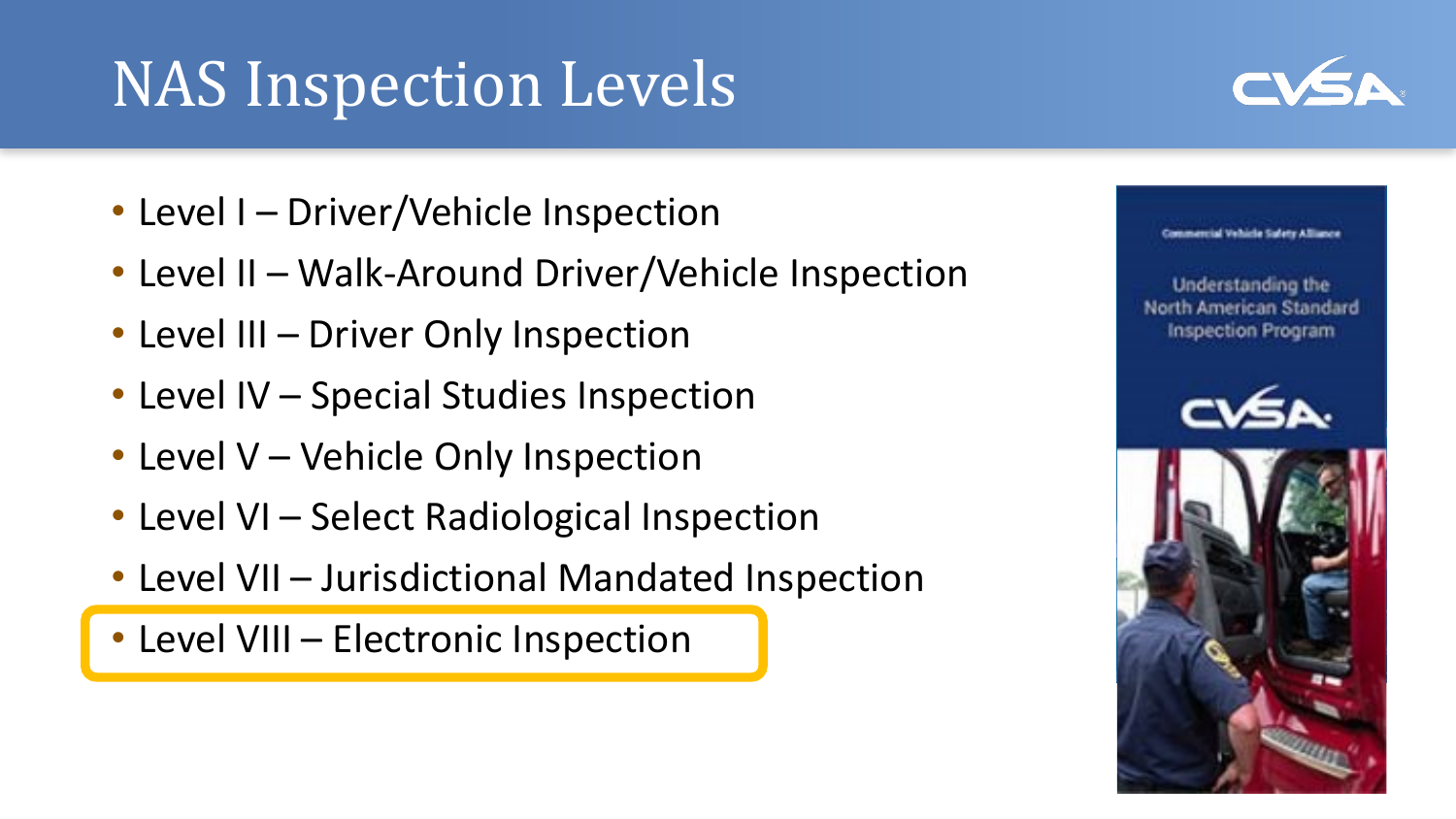#### CVSA Level VIII Electronic Inspection

- An examination that includes those items specified under the North American Standard Electronic Inspection Procedure. An electronic inspection must include, where required and/or applicable, a descriptive location, including GPS coordinates; electronic validation of who is operating the vehicle; appropriate driver's license class and endorsement(s) for vehicle being operated; license status; valid Medical Examiner's Certificate and Skill Performance Evaluation (SPE) Certificate; current driver's record of duty status; hours-of-service compliance; USDOT or (Canada) NSC number; power unit registration; operating authority; Unified Carrier Registration (UCR) compliance; and federal out-of-service orders.
- The North American Standard Level VIII Electronic Inspection is an inspection conducted electronically or wirelessly while the vehicle is in motion without direct interaction with an enforcement officer. To be considered a complete Level VIII Electronic Inspection, a data exchange must include each of the required and/or applicable data points listed in the CVSA North American Standard Level VIII Electronic Inspection definition.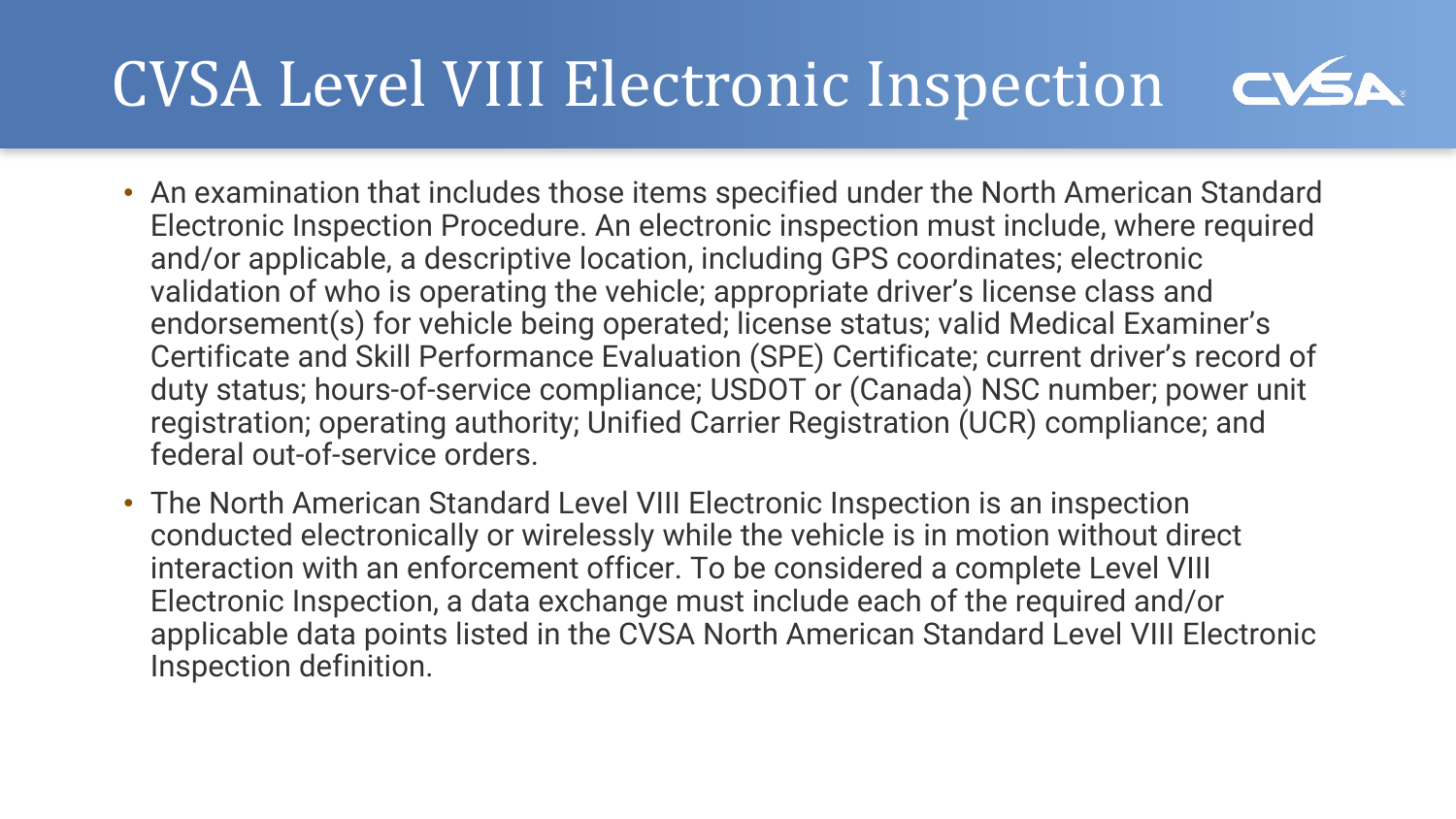#### CVSA Level VIII Electronic Inspection data elements



#### • GPS location

- Who is operating the vehicle
- USDOT or (Canada) NSC number
- Power unit registration
- Operating authority
- UCR compliance
- Federal OOS orders
- Driver's license
- License status
- Medical Card/SPE
- Record of duty status
- HOS compliance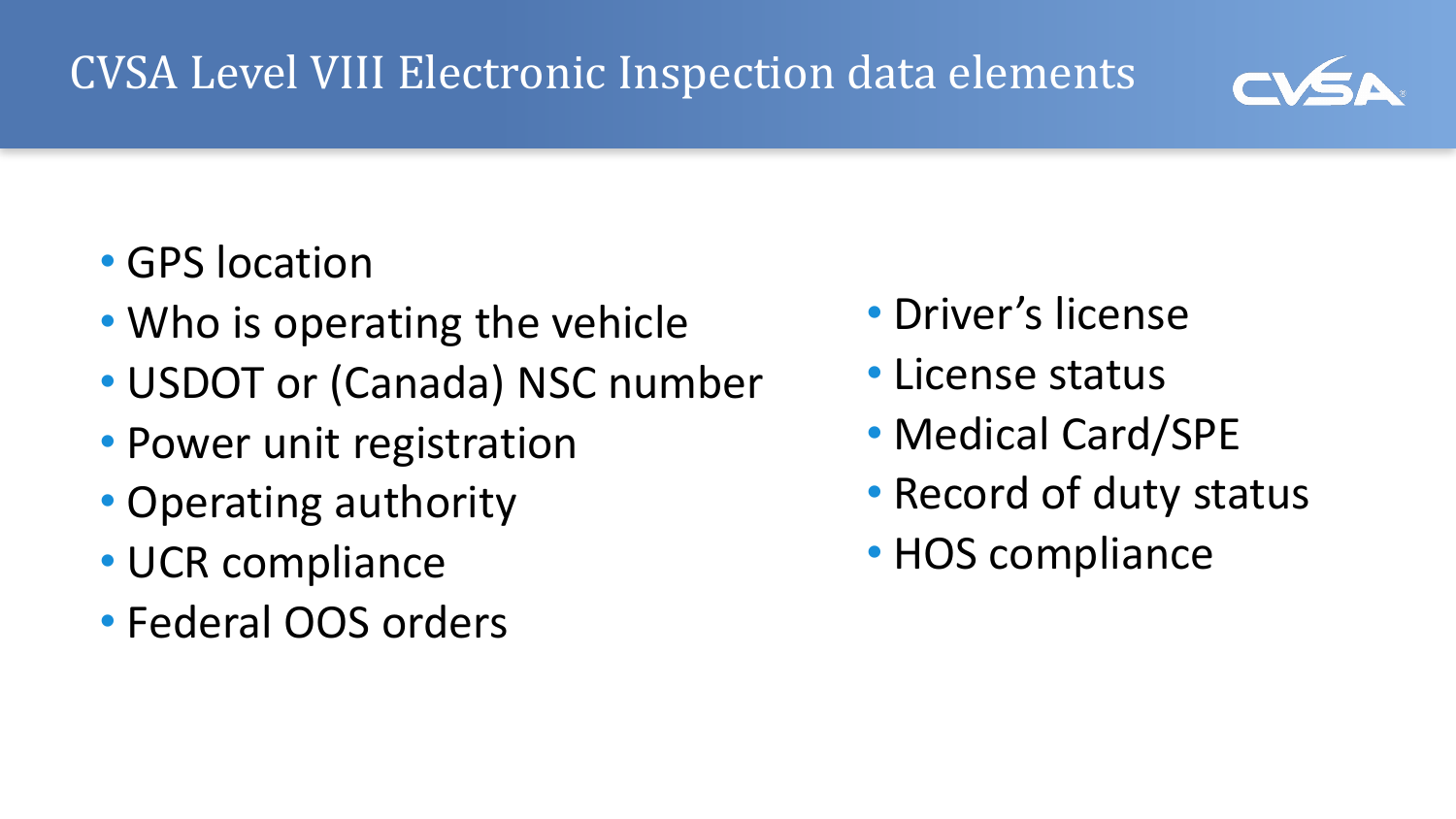## Why Electronic Inspections



- Inspect more with finite budgets
- Improve selection for inspections
- Dramatic increase in vehicle/carrier/vehicle contacts
- Better maintain traffic throughput
- Mobile enforcement flexibility Not only at fixed stations
- Essential for autonomous trucks (no driver onboard)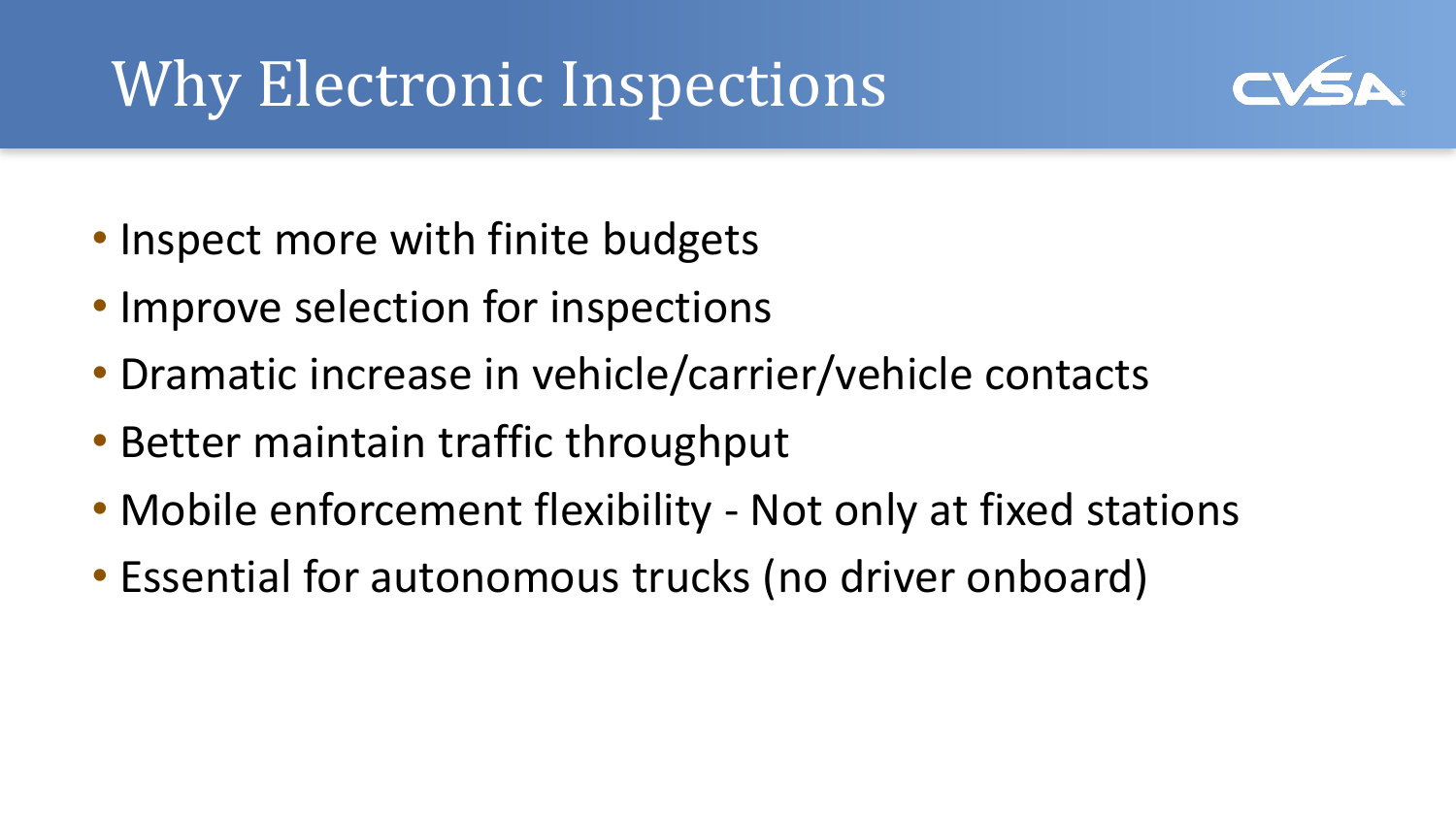#### CY2017 Vehicles, Drivers, Inspections



- 543,061 active carriers with a U.S. DOT number
- 12.2 million single unit and combination trucks (over 10,000 lbs. GVWR)
- 13,657 CVSA-certified state and 525 Federal inspectors
- 3,457,102 total inspections
	- 3,344,964 driver inspections (Levels I, II, III and VI) and
	- 2,382,194 vehicle inspections (Levels I, II, V or VI).
- 1.7 million trucks (unique VINs) were inspected at least once
- Inspectors inspected 1 of every 7 trucks roughly once or twice in 2017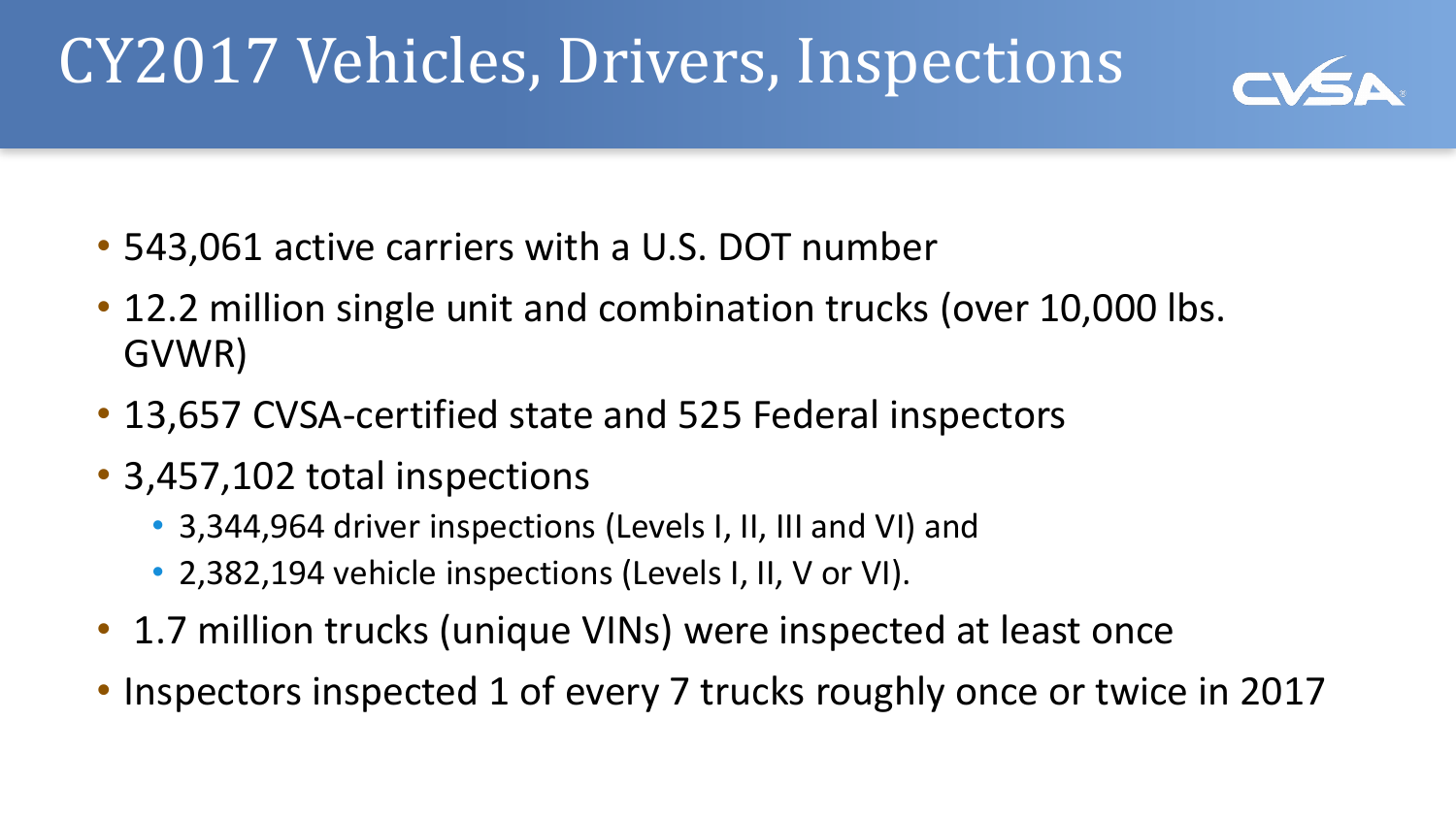#### Keeping Up With the Growth of Trucking



CVSA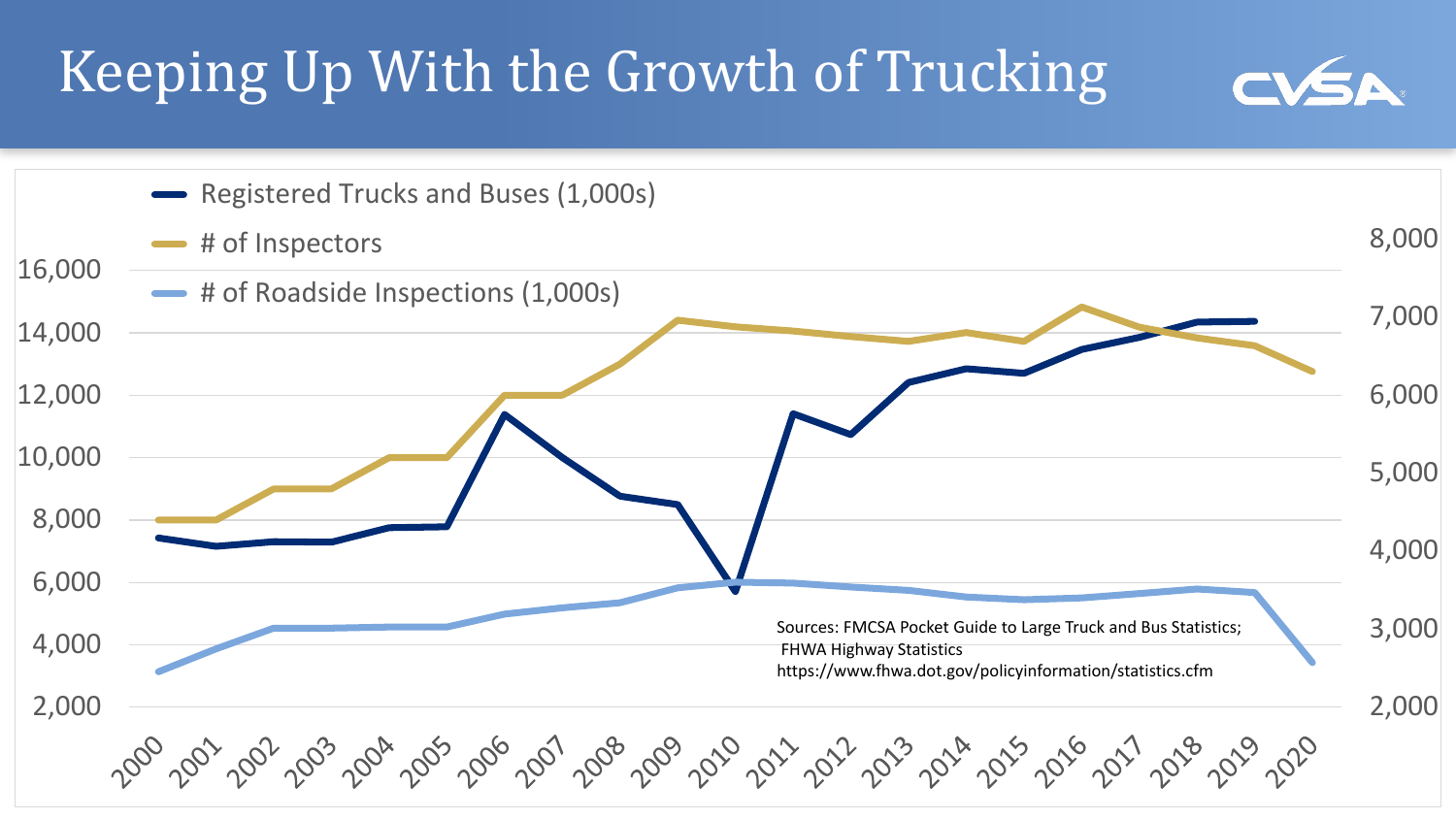#### Autonomous Trucks



- Autonomous trucking is arriving.
- How does weight and safety enforcement plan to change?
- Enhanced inspections (point of origin) are critical.
- Limited stops by enforcement enroute
- Electronic verification (and possible electronic inspections)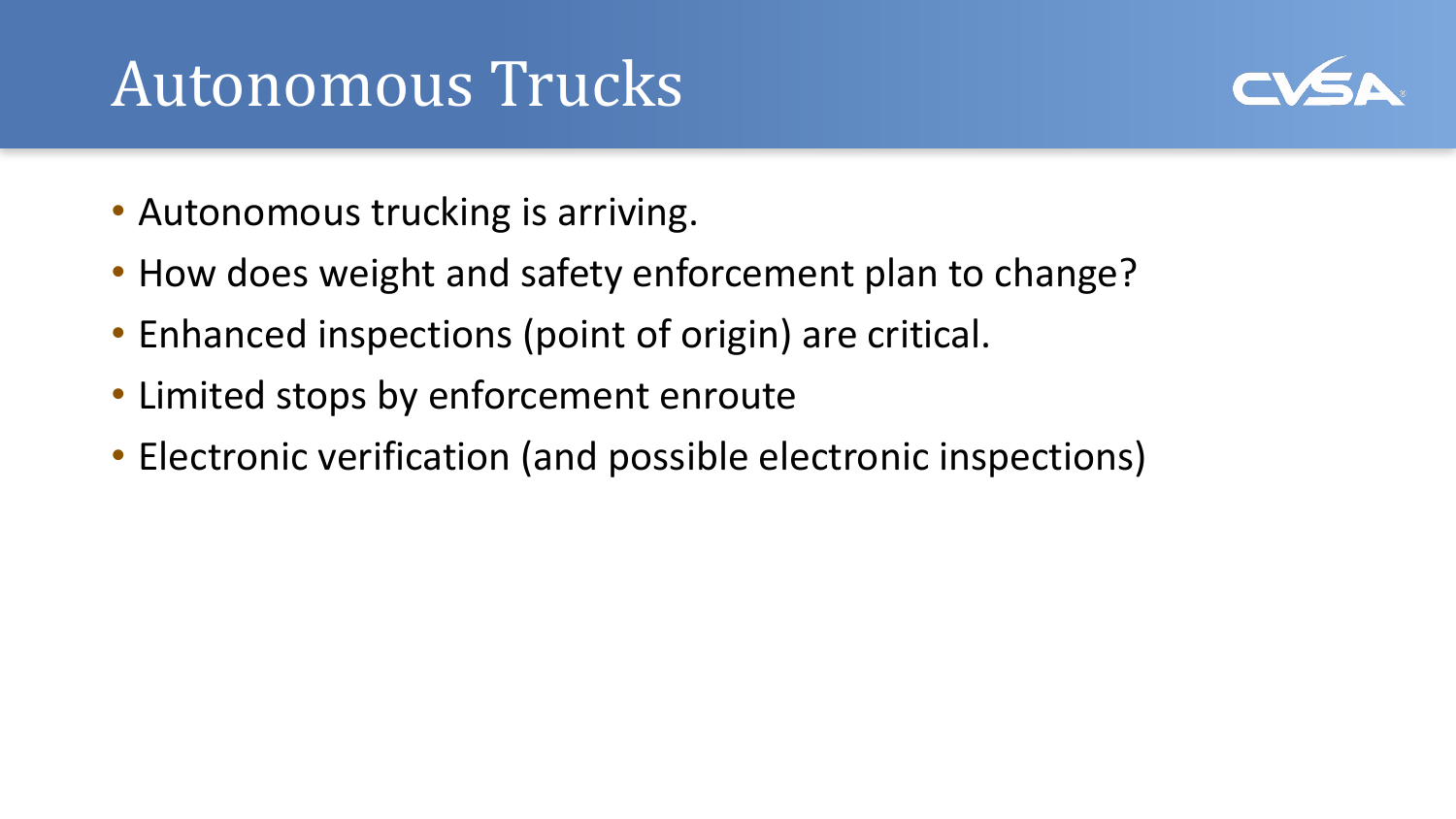# Level VIII - Looking Ahead – Critical Vehicle Inspection Items



- Brake Systems
- Cargo Securement
- Coupling Devices
- Driveline/Driveshaft
- Driver's Seat
- Exhaust Systems
- Frames
- Fuel Systems
- Lighting Devices
	- Turn Signals, Brake/Tail/Headlamps, Lamps on Projecting Loads
- Steering Mechanisms
- Suspensions
- Tires
- Van and Open-Top Trailer Bodies
- Wheels, Rims and Hubs
- Buses, Motorcoaches, Passenger Vans or Other Passenger Carrying Vehicles
	- Windshield Wipers and Emergency Exits and/or Electrical Cables/Systems in Engine/Battery Compartments/ Seating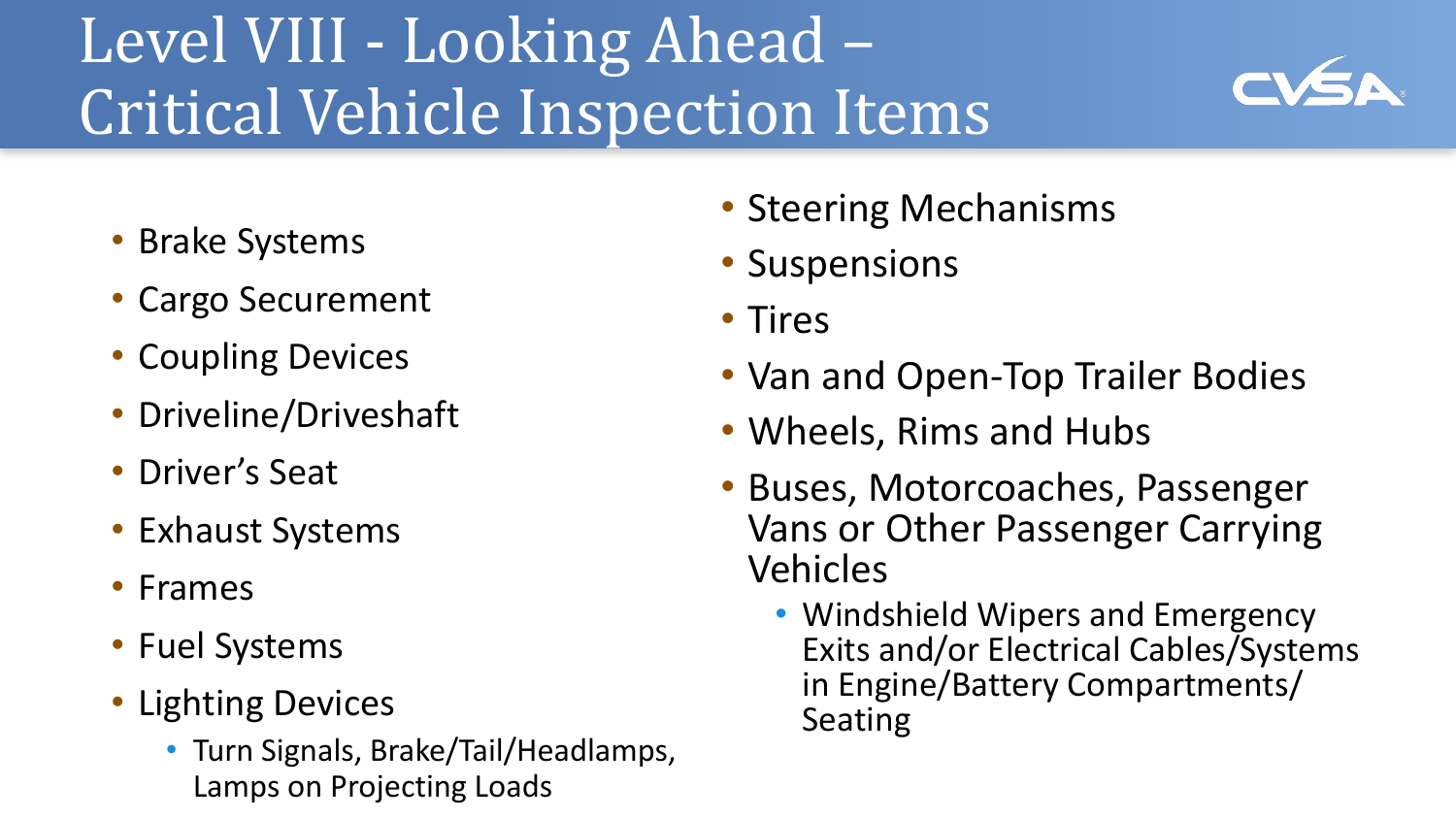### Level VIII - Looking Ahead



- Vehicle identification
- Fixed and mobile locations
- Queries refined through various databases (Query Central, CDLIS, NLETS, UCR, IRP, IFTA, etc.)
- Resulting inspection report upload to MCMIS (CSA integration?)
- Future aspects could include hazmat, autonomous trucks, critical vehicle inspection items
- We encourage states to continue work toward implementation

CVSA Level VIII Electronic Inspection Forum - Spring 2023

Contact: [Will.Schaefer@cvsa.org](mailto:Will.Schaefer@cvsa.org)